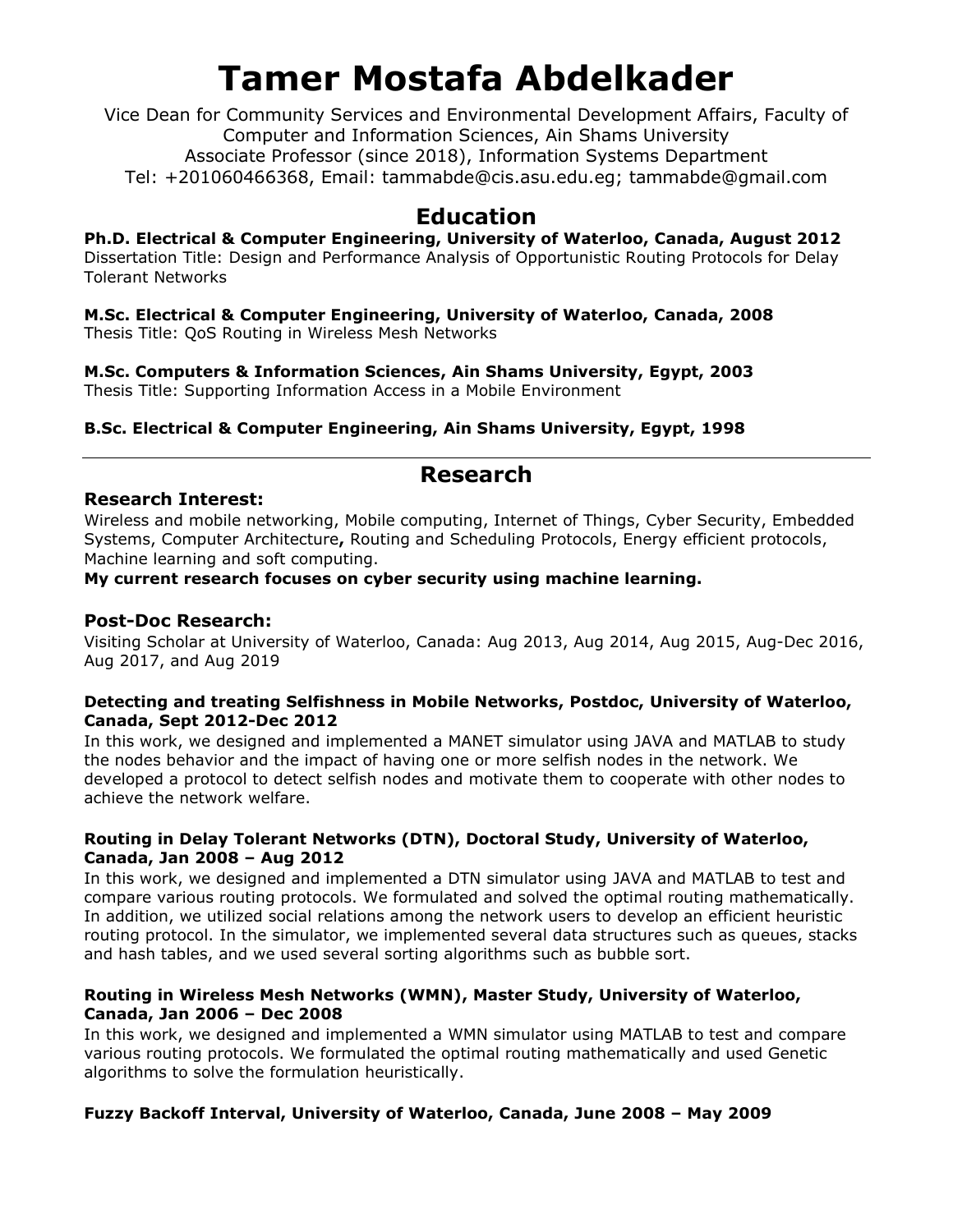Vice Dean for Community Services and Environmental Development Affairs, Faculty of Computer and Information Sciences, Ain Shams University Associate Professor (since 2018), Information Systems Department Tel: +201060466368, Email: tammabde@cis.asu.edu.eg; tammabde@gmail.com

In this work, we designed and implemented a backoff protocol using fuzzy logic. We implemented other protocols and compared the proposed protocol with them to prove its outperformance. We used MATLAB and VC++ to build the protocols.

## **Teaching Experience**

Course Instructor for several courses including:

#### **Ain Shams University, Faculty of Engineering (Fall 2014-Spring 2020)**

Wireless Networks (CSE 439), Embedded Systems Design (COMM 526), Network operation & management (CSE 338), Real time and Embedded Systems (CSE 345), Introduction to Engineering Computation (CSE 012), Introduction to Embedded Systems (CSE 341), Logic Design (CSE111), Computer Architecture (CSE112/CSE116), High Performance Computing (CSE415)

#### **British University in Egypt (BUE), Cairo, Egypt (Spring 2016-Spring 2020)**

ELEC29H: Embedded Systems, COMP03H: Microprocessor design COMP10H: Mobile Computing, Elec14I: Computer Architecture

#### **Arab Open University, Cairo, Egypt (Spring 2015)**

T215A, T215B: Communication and Information Technologies T324: Keeping ahead in ICT, T325: Technologies for digital media

#### **Ain Shams University, Faculty of Computers and Information Sciences (2013-2020):**

Mobile Networks, Computer Architecture, Computer Interfacing and Peripherals, x86 Assembly language, Parallel Computer Architecture, Advanced Computer architecture, high performance computing, Geographic information systems.

#### **Assiut University, Faculty of Computers and Information (Spring 2013):**

Mobile Computing, and Information Systems.

#### **Misr International University (2015-2016):**

Digital Logic design (CSC220), Computer Organization (CSC225)

#### **Future Academy (Fall 2013 : Spring 2016):**

Digital Design, and Computer Networks.

#### **Teaching Assistant and Lab Instructor, University of Waterloo, Jan. 2006 – Aug. 2012**

Courses include Digital Computers, Computer Architecture, MOTOROLLA 68k Assembly and Computer Networks.

#### **Teaching Assistant, Ain shams University, Sept. 1998 – Dec. 2005**

Courses include Electronics, Digital Circuits, Computer Architecture, C++ Programming, Data structure, Data Mining and Computer Networks.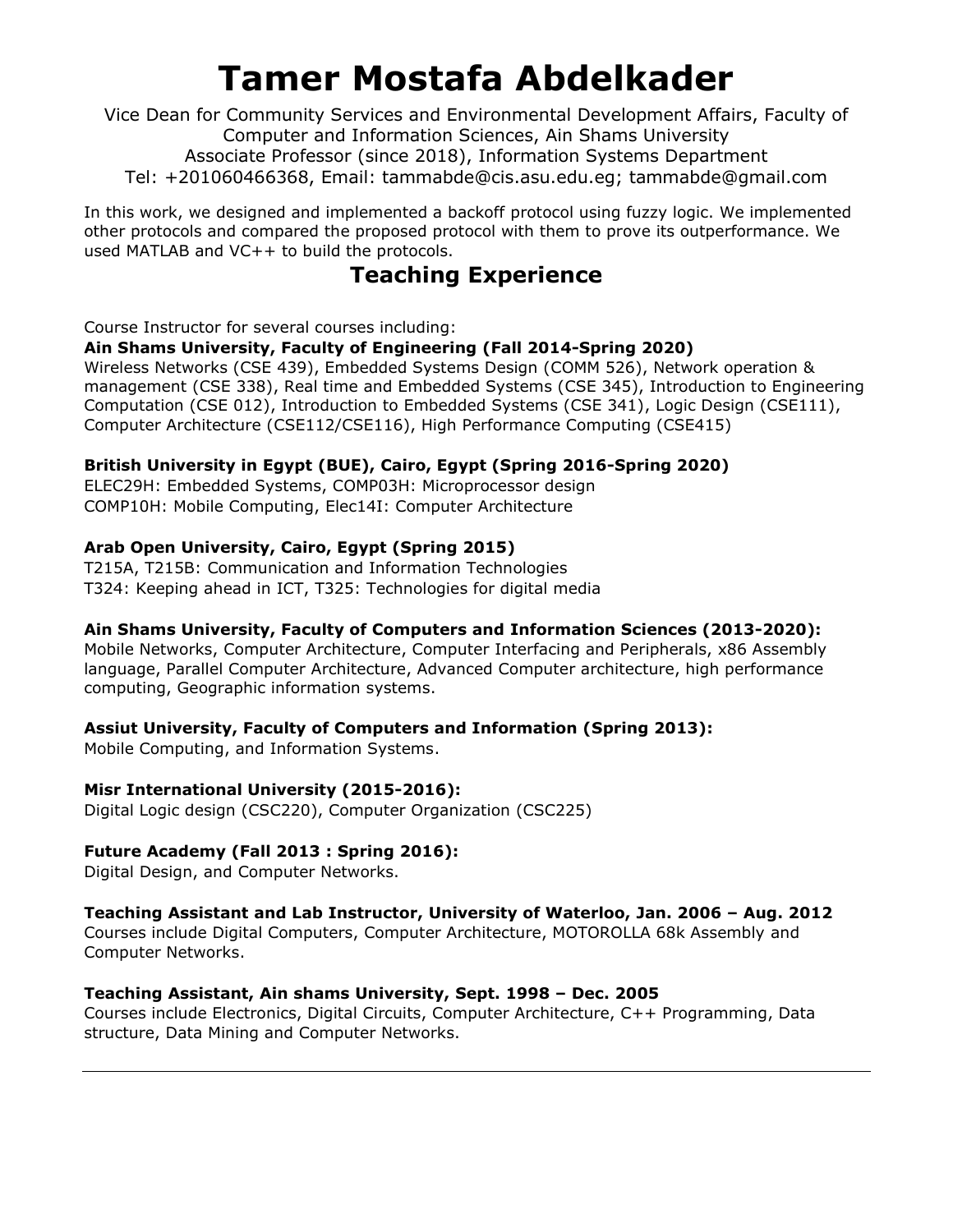Vice Dean for Community Services and Environmental Development Affairs, Faculty of Computer and Information Sciences, Ain Shams University Associate Professor (since 2018), Information Systems Department Tel: +201060466368, Email: tammabde@cis.asu.edu.eg; tammabde@gmail.com

## **Industrial and Administrative Experience**

### **Vice-Dean for Community Services and Environmental Development Affairs, Faculty of Computer and Information Sciences, Ain Shams University, Dec 2018-current**

Activities include, but not limited to:

- Proposing and organizing training courses, seminars, workshops that serve either or both the inside or outside community
- Connecting graduates with the faculty staff and undergraduates.
- Proposing, managing the development, and marketing software products for the faculty, the university, and the public and private sectors
- Proposing and advising students projects related to community services and environmental development.
- Managing maintenance and gardening workers

#### **Director of the Information Technology Research and Consultancy Center (ITRCC), Ain Shams University, Feb 2017-Dec 2018**

ITRCC aims at providing consultancy and technical services in the development and marketing of software programs and computing hardware to public and private organizations.

#### **Network Consultant, Information & Communication Technology Project (ICTP), Supreme Council of Universities, Aug 2013-Aug 2015:**

ICTP aims at supporting the Egyptian Universities in establishing a robust, standards-based infrastructure, including hardware, software, associated applications, intra-, inter-university connectivity, and global connectivity through the Internet, as well as integrating all aspects of these components into coherent and sustainable structure.

#### **Network Consultant, Egyptian Electric Utility and consumer Protection Regulatory Agency, The Ministry of Electricity and Renewable Energy, Jan 2013-July 2013:**

Information technology Dept.: Redesign and Management of the building network. Securing the communication inside the building and among the different IT units in the electric companies

#### **Software Developer, Sakhr Software, June 1998 – Sept. 1998**

Machine Translation Department: Writing and testing functions using C++ to analyze and interpret Arabic text documents.

#### **Software Developer, Horizon Interactive, Oct. 1998 – Feb. 2000**

Nasser Project: A documentary project rich with multimedia such as videos and audios about one of the ex-presidents of Egypt. A team of three, including me, was responsible for writing VC++ code to present the information and multimedia resources in a user friendly style.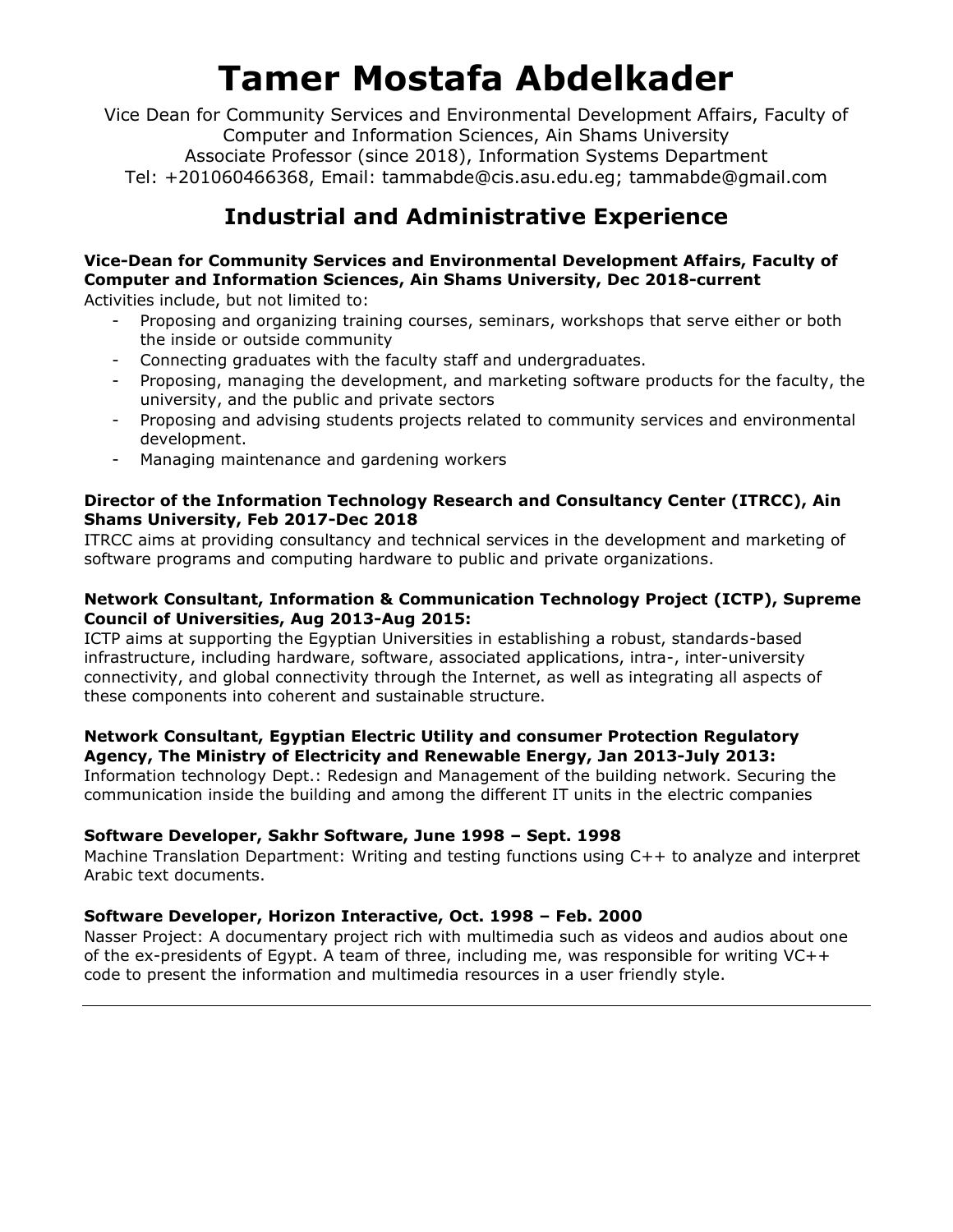Vice Dean for Community Services and Environmental Development Affairs, Faculty of Computer and Information Sciences, Ain Shams University Associate Professor (since 2018), Information Systems Department Tel: +201060466368, Email: tammabde@cis.asu.edu.eg; tammabde@gmail.com

## **Certifications**

#### **Microsoft Certifications:**

- Microsoft Certified Application Developer for Microsoft.NET
- MCPD: Designing and Implementing Databases with Microsoft SQL Server
- MCPD: Developing XML Web Services and Server Components with Microsoft Visual C#.Net and the Microsoft.NET Framework.
- MCPD: Developing and implementing applications with Microsoft Visual C#.NET and Visual Studio.NET

#### **Other Certifications:**

- 
- Berlitz Integrated Business Skills Dale Carnegie Effective Communications

### **Publications**

#### *Journal papers:*

- **1-** A. Abdelfattah**, T. Abdelkader**, and S. EI-Horbaty, "RAMWS: Reliable approach using middleware and WebSockets in mobile cloud computing," in Ain Shams Engineering Journal, vol 11, Issue 4, 2020, pp 1083- 1092,
- **2-** W. Nazih, WS. Elkilani, H. Dhahri**, T. Abdelkader,** "Survey of Countering DoS/DDoS Attacks on SIP Based VoIP Networks," in *Electronics*, 2020; 9(11):1827. https://doi.org/10.3390/electronics9111827
- **3-** J. Kar, K. Naik and **T. Abdelkader**, "A Secure and Lightweight Protocol for Message Authentication in Wireless Sensor Networks," in IEEE Systems Journal, doi: 10.1109/JSYST.2020.3015424.
- **4-** W. Nazih, Y. Hifny, WS. Elkilani, H. Dhahri**, T. Abdelkader,** "Countering DDoS Attacks in SIP Based VoIP Networks Using Recurrent Neural Networks," in *Sensors*, 2020; 20(20):5875. https://doi.org/10.3390/s20205875
- **5-** J. Kar, K. Naik and **T. Abdelkader**, "An Efficient and Lightweight Deniably Authenticated Encryption Scheme for e-Mail Security," in IEEE Access, vol. 7, pp. 184207-184220, 2019.
- **6-** W.NAZIH, , Y. Hifny, W. Elkilani, **T. Abdelkader**, and Hossam Faheem, "Efficient Detection of Attacks in SIP Based VoIP Networks Using Linear l1-SVM Classifier", International Journal of Computers Communications & Control, [S.l.], v. 14, n. 4, p. 518-529, Aug. 2019. ISSN 1841-9844.
- **7-** M. Yousef, **T. Abdelkader**, and K. El-Bahnasy, "Performance comparison of ab initio protein structure prediction methods", Ain Shams Engineering Journal, Available online 6 April 2019
- **8-** M. Rady, **T. Abdelkader**, and Rasha Ismail, "Integrity and Confidentiality in Cloud Outsourced Data", Ain Shams Engineering Journal, Volume 10, Issue 2, June 2019, Pages 275-285
- **9-** N. Magdy, **T. Abdelkader**, and K. El-Bahnasy. A comparative study of similarity evaluation methods among trajectories of moving objects, Egyptian Informatics Journal, Volume 19, Issue 3, 2018, Pages 165-177, ISSN 1110-8665, https://doi.org/10.1016/j.eij.2018.03.001.
- **10-** A. Abdelfattah**, T. Abdelkader**, and S. EI-Horbaty, Achieving web services reliability in mobile cloud computing, International Journal of Mobile Network Design and Innovation (IJMNDI), Vol. 8, No. 4, 2018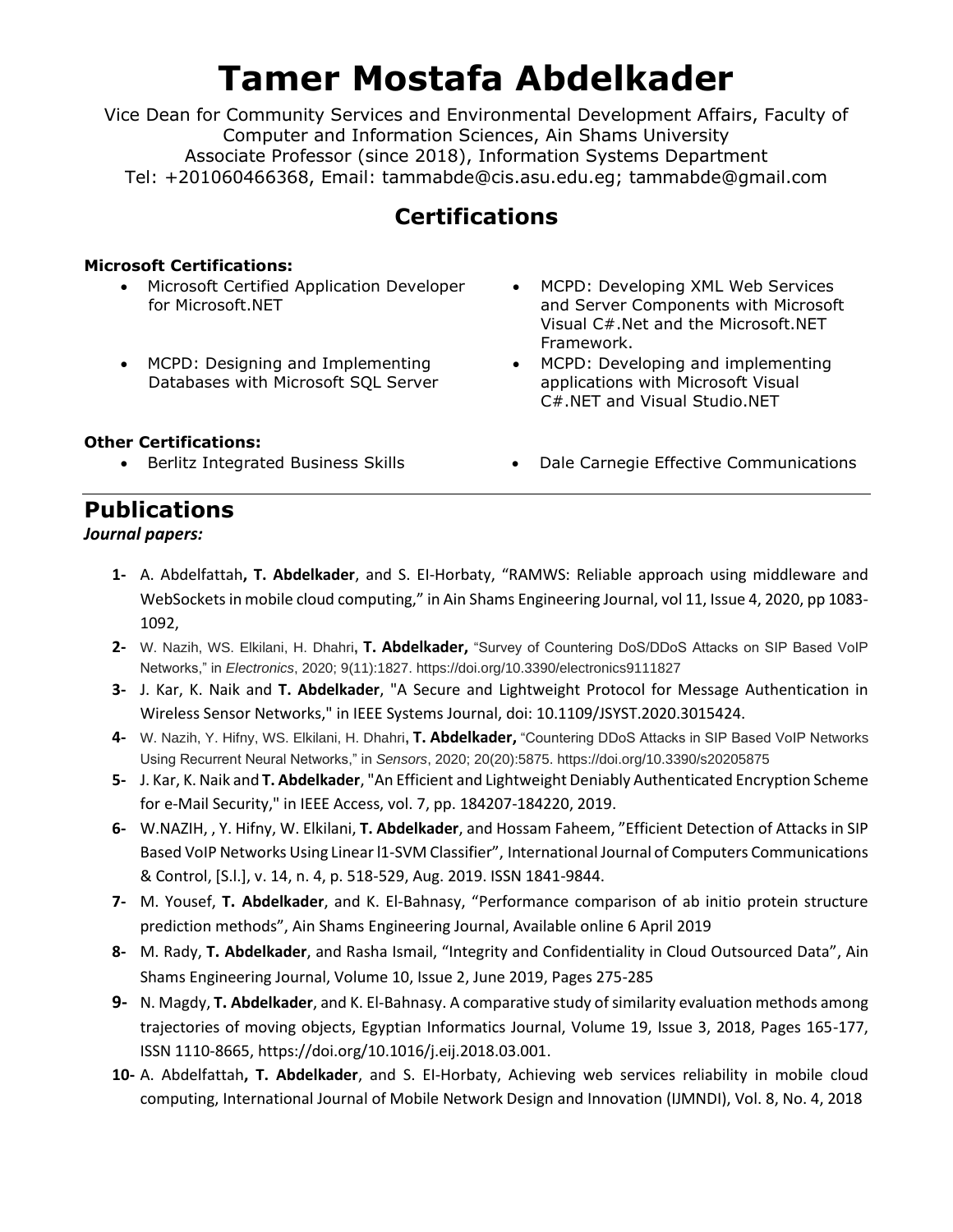- Vice Dean for Community Services and Environmental Development Affairs, Faculty of Computer and Information Sciences, Ain Shams University Associate Professor (since 2018), Information Systems Department
	- Tel: +201060466368, Email: tammabde@cis.asu.edu.eg; tammabde@gmail.com
- **11-** A. Abdelfattah**, T. Abdelkader**, and S. EI-Horbaty, RSAM: An enhanced architecture for achieving web services reliability in mobile cloud computing, Journal of King Saud University - Computer and Information Sciences, ISSN 1319-1578, https://doi.org/10.1016/j.jksuci.2017.03.002.
- **12- T. Abdelkader**, K. Naik, A. Nayak, N. Goel and V. Srivastava, "A performance comparison of delay-tolerant network routing protocols," in IEEE Network, vol. 30, no. 2, pp. 46-53, March-April 2016. doi: 10.1109/MNET.2016.7437024
- **13-** P. Verma, R. Verma, A. Prakash, A. Agrawal, K. Naik, R. Tripathi, M. Alsabaan, T. Khalifa, **T. Abdelkader**, A. Abogharaf, "Machine-to-Machine (M2M) communications: A survey, " Journal of Network and Computer Applications, Volume 66, May 2016, Pages 83-105, ISSN 1084-8045, http://dx.doi.org/10.1016/j.jnca.2016.02.016.
- **14- T. Abdelkader** and K. Naik, "A Localized Adaptive Strategy to Calculate the Backoff Interval in Contention-Based Vehicular Networks," in IEEE Access, vol. 2, no. , pp. 215-226, 2014. doi: 10.1109/ACCESS.2014.2309856
- **15- T. Abdelkader**, K. Naik, A. Nayak, N. Goel, V. Srivastava, "SGBR: A Routing Protocol for Delay Tolerant Networks Using Social Grouping," *IEEE Transactions on Parallel and Distributed Systems* , vol.24, no.12, pp.2472-2481, Dec. 2013

#### *Selected Conference papers:*

- 1 A. Mostafa, W. Gad, T. Abdelkader and N. Badr, "Predicting the Tweet Location Based on KNN-Sentimental Analysis," 2020 15th International Conference on Computer Engineering and Systems (ICCES), 2020, pp. 1-6, doi: 10.1109/ICCES51560.2020.9334566.
- 2 H. H. Ibrahim, **T. Abdelkader** and R. El Gohary, "Performance Comparison of Multicast Protocols in Mobile Social Networks," *2018 14th International Computer Engineering Conference (ICENCO)*, Cairo, Egypt, 2018, pp. 73-78, doi: 10.1109/ICENCO.2018.8636132
- 3 M. Rady, **T. Abdelkader** and R. Ismail, "SCIQ-CD: A Secure Scheme to Provide Confidentiality and Integrity of Query results for Cloud Databases," 2018 14th International Computer Engineering Conference (ICENCO), Cairo, Egypt, 2018, pp. 225-230, doi: 10.1109/ICENCO.2018.8636118
- 4 H. H. Ibrahim, **T. Abdelkader** and R. E. Gohary, "Enhancing Recommendations in Mobile Social Network," 2018 13th International Conference on Computer Engineering and Systems (ICCES), Cairo, Egypt, 2018, pp. 581-586. doi: 10.1109/ICCES.2018.8639289
- 5 M. Yousef, **T. Abdelkader** and K. ElBahnasy, "A hybrid model to predict proteins tertiary structure," 2017 12th International Conference on Computer Engineering and Systems (ICCES), Cairo, 2017, pp. 85-91. doi: 10.1109/ICCES.2017.8275282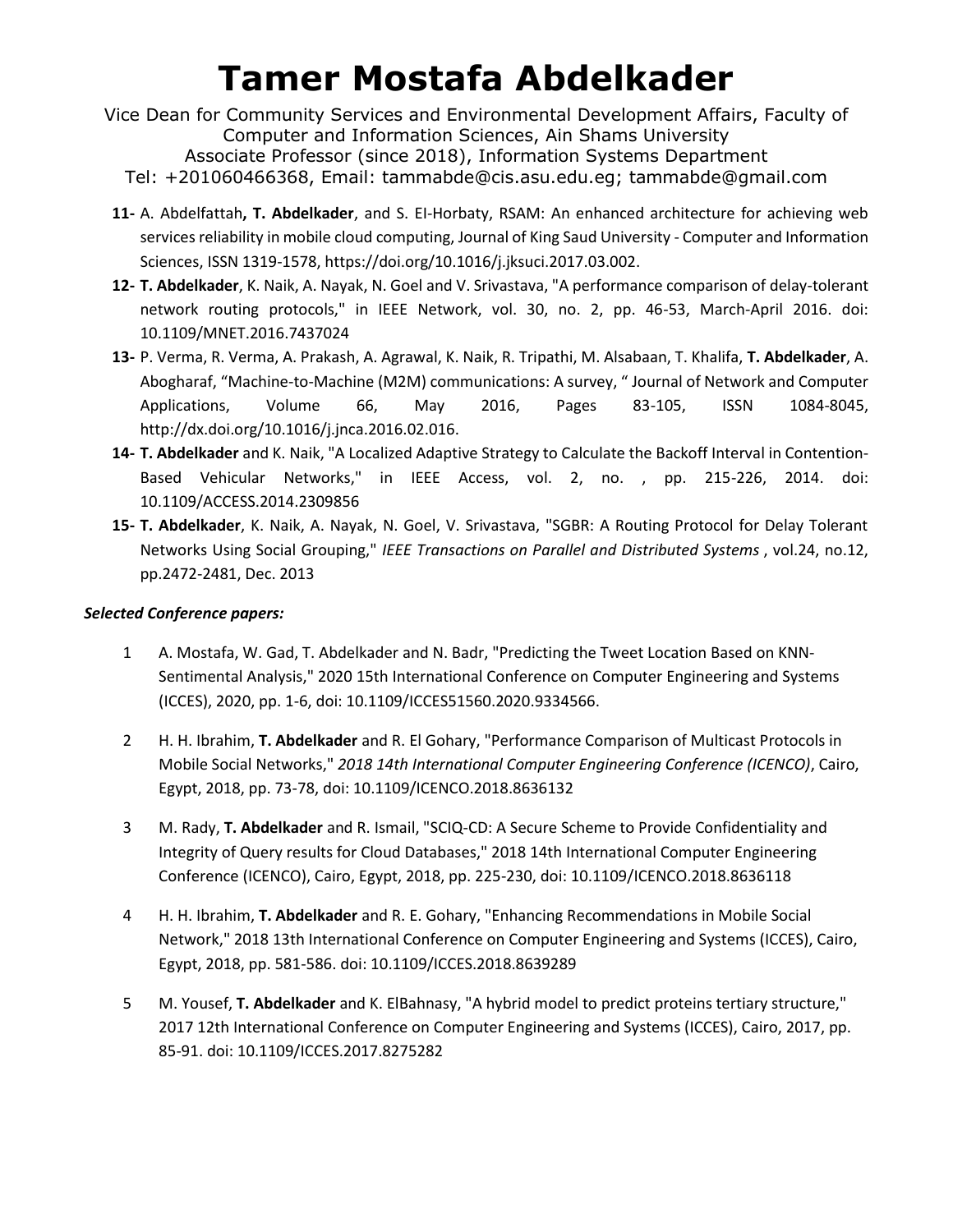Vice Dean for Community Services and Environmental Development Affairs, Faculty of Computer and Information Sciences, Ain Shams University Associate Professor (since 2018), Information Systems Department Tel: +201060466368, Email: tammabde@cis.asu.edu.eg; tammabde@gmail.com

- 6 N. Magdy, M. A. Sakr, **T. Mostafa** and K. El-Bahnasy, "Review on trajectory similarity measures," 2015 IEEE Seventh International Conference on Intelligent Computing and Information Systems (ICICIS), Cairo, 2015, pp. 613-619, doi: 10.1109/IntelCIS.2015.7397286
- 7 D. AbdelMohsen and **T. Abdelkader**, "Detecting selfish nodes and motivating cooperation in Mobile Ad-hoc Networks," 2015 Tenth International Conference on Computer Engineering & Systems (ICCES), Cairo, 2015, pp. 301-306. doi: 10.1109/ICCES.2015.7393064
- 8 A. S. Abdelfattah, **T. Abdelkader** and E. S. M. EI-Horbaty, "Reliable web services approaches of Mobile Cloud Computing: A comparative study," 2015 IEEE Seventh International Conference on Intelligent Computing and Information Systems (ICICIS), Cairo, 2015, pp. 217-223. doi: 10.1109/IntelCIS.2015.7397224
- 9 N. Magdy, M. A. Sakr, **T. Mostafa** and K. El-Bahnasy, "Review on trajectory similarity measures," 2015 IEEE Seventh International Conference on Intelligent Computing and Information Systems (ICICIS), Cairo, 2015, pp. 613-619. doi: 10.1109/IntelCIS.2015.7397286
- 10 **T. Abdelkader**, K. Naik, and W. Gad, "A Game-Theoretic Approach to Supporting Fair Cooperation in Delay Tolerant Networks," in Vehicular Technology Conference (VTC Spring), 2015 IEEE 81st , vol., no., pp.1-7, 11-14 May 2015
- 11 W. Gad and **T. Abdelkader**, "A Fuzzy-based Routing Protocol For Metropolitan-Area Mobile Adhoc Networks," in The 10<sup>th</sup> IEEE International Computer Engineering Conference, Cairo, Egypt, December 2014.
- 12 **T. Abdelkader,** K. Naik, A. Nayak, "Using fuzzy logic to calculate the Backoff Interval for contentionbased vehicular networks," Wireless Communications and Mobile Computing Conference (IWCMC), 2011 7th International, vol., no., pp.783-788, 4-8 July 2011
- 13 M. Alsabaan, K. Naik, **T. Abdelkader**, T. Khalifa and A. Nayak, "Geocast Routing in Vehicular Networks for Reduction of CO2 Emissions", 1st International Conference on ICT as Key Technology for the Fight against Global Warming (ICT-GLOW'11), 2011.
- 14 **T. Abdelkader**, K. Naik, A. Nayak, and N. Goel, "A socially-based routing protocol for delay tolerant networks," in 2010 IEEE Global Telecommunications Conference (GLOBECOM 2010), Miami, Florida, USA, 2010.
- 15 **T. Abdelkader**, K. Naik, and A. Nayak, "An eco-friendly routing protocol for delay tolerant networks," in the 6th IEEE International Conference on Wireless and Mobile Computing, Networking and Communications (WiMob 2010), Niagara Falls, Canada, October 2010.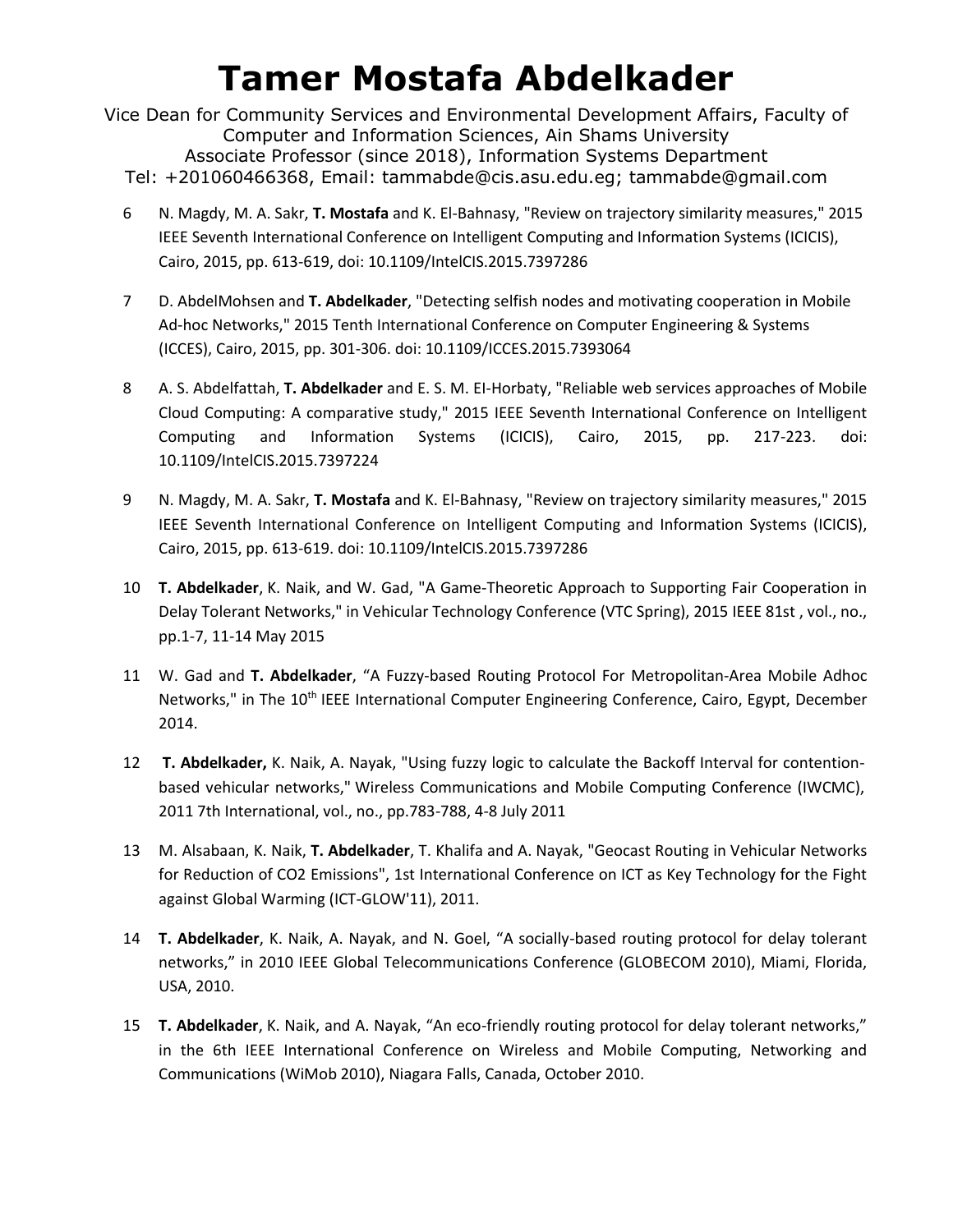Vice Dean for Community Services and Environmental Development Affairs, Faculty of Computer and Information Sciences, Ain Shams University Associate Professor (since 2018), Information Systems Department Tel: +201060466368, Email: tammabde@cis.asu.edu.eg; tammabde@gmail.com

- 16 **T. Abdelkader**, K. Naik, and A. Nayak, "Choosing the objective of optimal routing protocols in delay tolerant networks," in the 6<sup>th</sup> IEEE International Computer Engineering Conference, Cairo, Egypt, December 2010.
- 17 **T. Abdelkader**, K. Naik, A. Nayak and F.Karray (2009) Adaptive Backoff Scheme for Contention-Based Vehicular Networks Using Fuzzy Logic. The IEEE international conference on fuzzy systems, FUZZ-IEEE2009, Aug. 20<sup>th</sup>-24<sup>th</sup>.
- 18 **T. Abdelkader**, K. Naik, and A. Nayak (2008) Optimal Link Scheduling for Multimedia QoS Support in Wireless Mesh Network. IMSAA'08 - 2nd International Conference on Internet Multimedia Services Architecture and Application, Oct. 10<sup>th</sup>, 2008.
- 19 **T. AbdelKader**, A. Abdrabou, and W. Zhuang (2008) QoS routing and link scheduling in wireless mesh backbone. 3rd International Conference on Communications and Networking in China, ChinaCom 2008, pp. 612-617.

#### *Books and Book chapters:*

- M. Yousef, **T. Abdelkader** and K. ElBahnasy (2020). 'An Efficient Protein Structure Prediction Using Genetic Algorithm', in Salem, A.B. (Ed.) Innovative Smart Healthcare and Bio-Medical Systems. Boca Raton – Florida : CRC Press-Taylor & Francis Group
- A. Abdelfattah**, T. Abdelkader**, and S. EI-Horbaty. Reliable Web Service Consumption Through Mobile Cloud Computing. Intechopen, 2018, DOI: 10.5772/intechopen.74461
- **T. Abdelkader** (2009). Routing and Scheduling in Wireless Mesh Networks: Introduction, Survey, and New Approaches. Germany: VDM Verlag Dr. Müller, 2009.ISBN:978-3-639-19579-8.

### **Awards**

International Publishing Award, Ain Shams University, 2016, 2018, 2019 Ontario Graduate Scholarship in Science and Technology (OGSST), University of Waterloo, Winter 2011, Fall 2010.

OGSST-E&CE Alumni Award, University of Waterloo, Winter 2011, Fall 2010.

Univ. of Waterloo Research Studentship, University of Waterloo, Winter 2009 - Fall 2010.

Univ. of Waterloo Grad. Scholarship, University of Waterloo, Winter 2009, Fall 2008, Winter 2007.

Grad Talk Award, University of Waterloo, Winter 2011, Spring 2006.